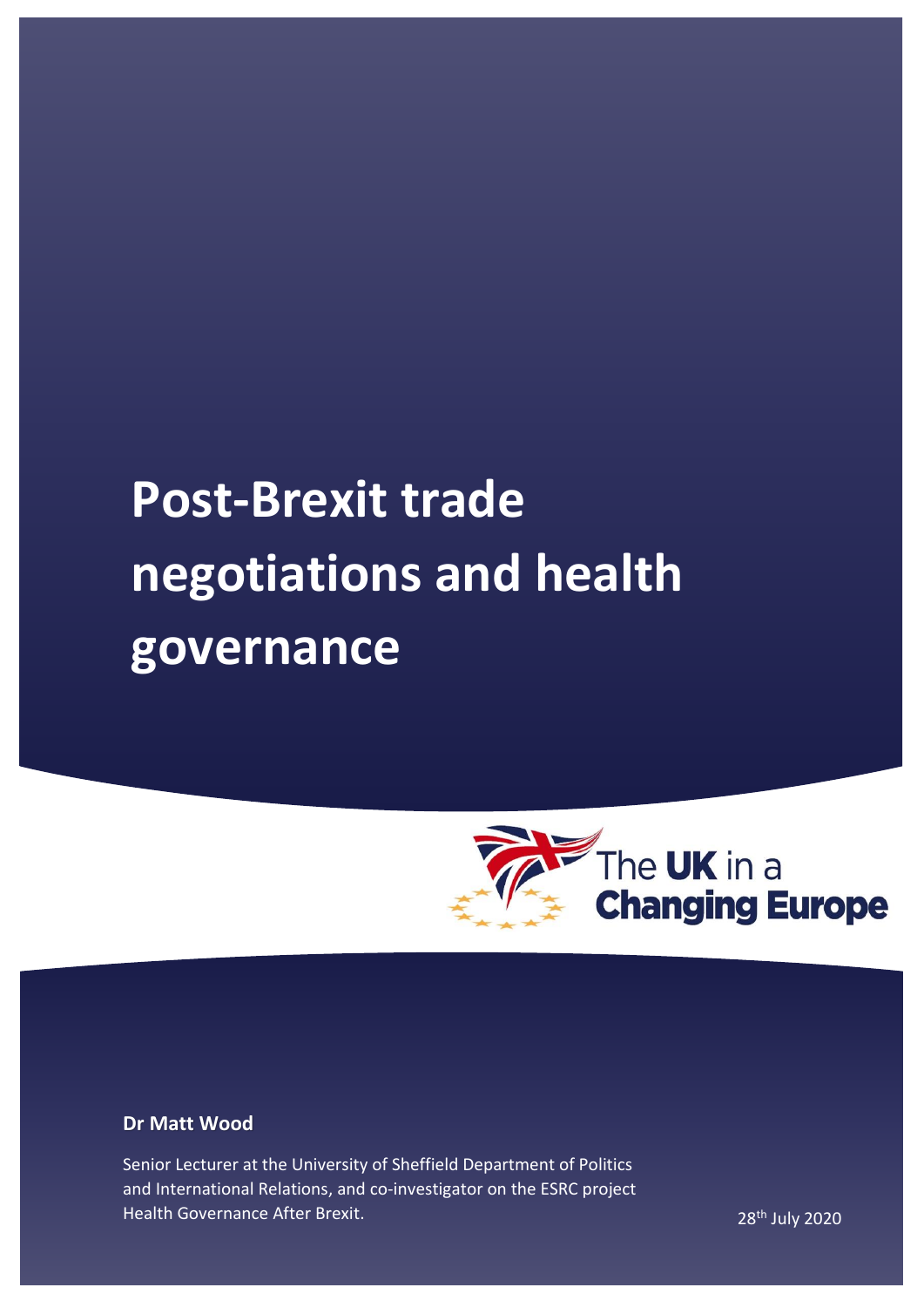

#### Post-Brexit trade negotiations and health governance

Our NHS is built on a foundation of clear ethical and political values. In his eulogy to equality and fairness, [In Place of Fear,](https://archive.org/stream/in.ernet.dli.2015.537058/2015.537058.In-Place_djvu.txt) Aneurin Bevan clearly set out these values: 'Society becomes more wholesome, more serene, and spiritually healthier, if it knows that its citizens have at the back of their consciousness the knowledge that not only themselves, but all their fellows, have access, when ill, to the best that medical skill can provide'. Agree or disagree with Bevan, his values are clearly stated, and [widely popular.](https://yougov.co.uk/topics/politics/articles-reports/2019/11/13/half-britons-support-raising-tax-fund-nhs) Throughout the Covid-19 crisis the British public stood outside their homes every Thursday applauding these values, and the staff protecting them. Will those values survive or change post-Brexit, though?

Newly [published](https://www.cambridge.org/core/journals/health-economics-policy-and-law/article/assessing-the-potential-impact-on-health-of-the-uks-future-relationship-agreement-with-the-eu-analysis-of-the-negotiating-positions/7AF3CFD41CDCBDCD7FE528EC481DBF0F) [research](https://www.bmj.com/content/369/bmj.m2307) from our project [Health Governance After Brexit](https://www.sheffield.ac.uk/law/news/health-governance-after-brexit-law-language-and-legitimacy) indicates the need for greater transparency to show the implications of the current UK-EU and UK-US trade negotiations for the NHS, and health more generally. While both negotiations are principally about trade, they have profound implications for health, covering a range of issues from medical product certification and distribution, quality of regulation, and the broader relationship between public and private healthcare providers. Our research compares the negotiating positions of parties in both sets of trade negotiations, and evaluates the implications of those positions for health and the NHS. We analysed [UK](https://www.gov.uk/government/publications/our-approach-to-the-future-relationship-with-the-eu) and [EU](https://ec.europa.eu/info/european-union-and-united-kingdom-forging-new-partnership_en) documentation including draft negotiating documents from both sides, and papers detailing the [UK's](https://www.gov.uk/government/publications/the-uks-approach-to-trade-negotiations-with-the-us) negotiating position in UK-US trade negotiations, as well as a range of documentary and academic evidence setting out the likely position the US will take in those negotiations.

#### The EU-UK negotiation

In our study of the EU-UK negotiation, we address multiple areas and indicators covered by the World Health Organisation's health system building blocks, highlight where the determinants of good healthcare may be at risk and the potential misalignment between negotiating positions.

#### *Workforce*

Our analysis suggests the EU and UK negotiating positions are consistent on workforce issues, reflecting the ending of free movement and repatriting immigration control to the UK. Both sides envisage limited 'mobility' provisions, visa-free travel for short-term stays, and arrangements for students, researchers and youth exchanges.

After the transition period ends, Common Travel Area rules allowing free movement for British and Irish citizens between their respective countries will still apply. None of the proposed provisions replicate EU free movement law or the Withdrawal Agreement position. The NHS will recruit from the EU on the same basis as it does for the rest of the world.

#### *Medicines*

The EU−UK agreement will cover trade in products, including pharmaceuticals, medical devices, medical equipment, personal protective equipment (PPE), and consumables. Substances of human origin, on the other hand (blood, plasma, human tissue, *etc*.) are not viewed as 'products' in EU law, and are not explicitly mentioned in either negotiating position. This will mean much greater continuity than in the 'no deal' scenario avoided as a result of the Withdrawal Agreement being passed. Here, the UK has sought to go further than the EU to maintain stability thus far in the negotiations.

Despite progress, potential pitfalls remain if no trade agreement is reached. Hindrances include rules of origin, possible anti-dumping and anti-subsidy duties, and economic safeguards protecting domestic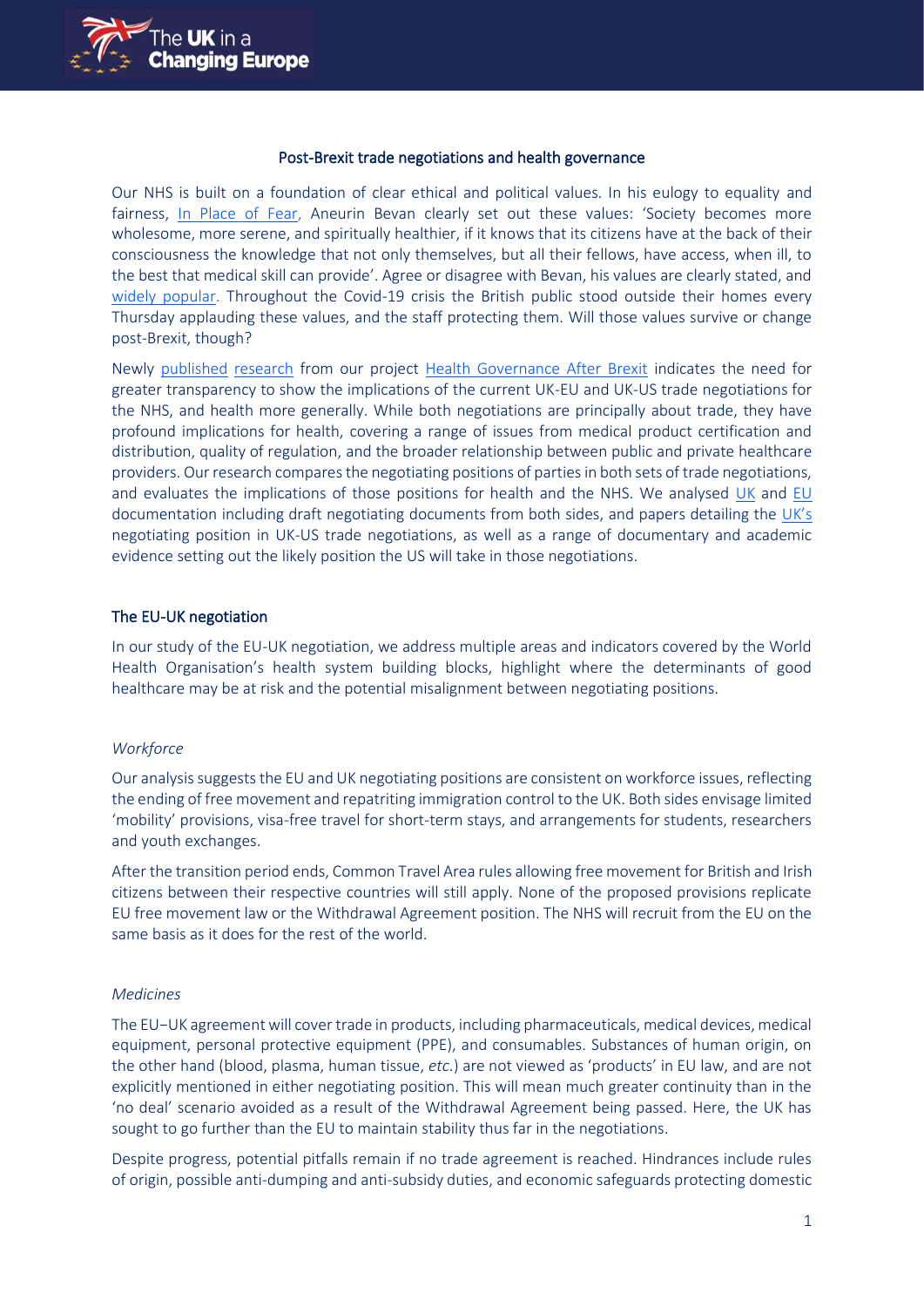

producers. While the agreement is likely to include 'customs facilitation' measures to reduce red tape at borders, significant changes will be needed to implement the agreement, for example on electronic paperwork for medical products and components. In November 2018 the Health and Social Care Committee [estimated](http://data.parliament.uk/writtenevidence/committeeevidence.svc/evidencedocument/health-and-social-care-committee/impact-of-the-brexit-withdrawal-agreement-on-health-and-social-care/oral/93050.html) the cost of these changes at £400 million per year.

### *Non-tariff barriers*

In terms of non-tariff barriers for medicines and medical products, the position from the UK perspective seems close to 'Canada Plus', and the UK documents mimic the EU−Canada Comprehensive Economic and Trade Agreement (CETA). While the EU's position refers only to cooperation with international standards bodies, the UK proposes detailed provisions on mutual acceptance of conformity assessments, including UK access to EU electronic information exchange systems. The UK also provides a detailed annex of proposals for medicinal product provisions along the lines of a similar EU-Israel agreement, while the EU has no equivalent position.

#### *Information*

On information sharing, the UK will be reliant on the World Health Organisation's (WHO) data structures, which do not have the same coverage or harmonisation as EU data systems. The EU's draft legal agreement does also include the possibility of temporary UK access to the EU Early Warning and Response System (EWRS), but this isn't included in the UK position. Both positions envisage autonomous data protection rules, and no common mechanism for health data protection.

#### *Service Delivery*

Here, the EU documents seem to suggest closer alignment than the UK. On working time legislation, the EU suggests a commitment that UK labour standards will not be actively reduced below levels required by EU law, but the UK position doesn't have a similar commitment. In terms of cross-border care, both sides envisage UK participation in the health aspects of the EU-run [PEACE](https://www.europarl.europa.eu/factsheets/en/sheet/102/northern-ireland-peace-programme) project, which – among many other things – governs the provision of cross-border healthcare on the island of Ireland. However, more general provisions on cross-border care and coordination of medical services are missing from both.

#### The UK-US negotiation

Compared to its UK-EU counterpart, the positions of both parties in the emerging UK-US trade negotiations are much less clear. Our research compares UK and US positions based on statements by both sides, and we find significant concerns with transparency and clarity.

#### *Medicines assessment*

The National Institute for Health and Care Excellence (NICE) evaluates medical products for costeffectiveness before the NHS agrees to fund them. Private US health firms, including the industry's main trade group, Pharmaceutical Research and Manufacturers of America (PhRMA), argue NICE's activities create undue regulatory restrictions and costs. They suggest eliminating cost-effectiveness measures, and by extension bodies like NICE.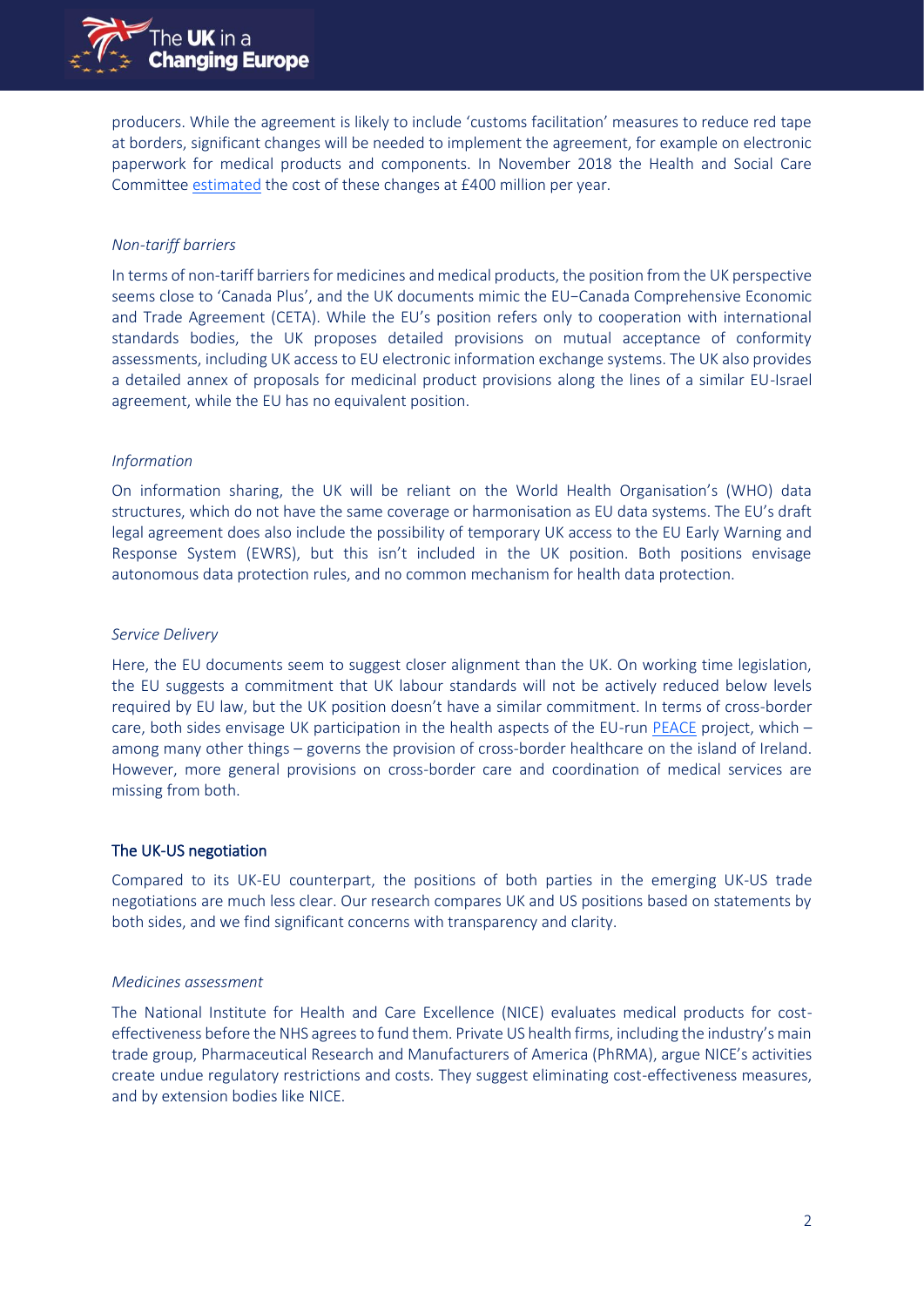

## *Intellectual property*

The PhRMA also proposes the US should seek intellectual property protections meeting high international standards, including at least 12 years of regulatory data protection. This would prevent access to data by potential competitors to US pharmaceutical firms and is already enshrined in US legislation. Such a rule would limit competition and enhance the power of these firms in the UK medicines market.

#### *Regulatory protection*

Lastly, PhRMA also demand mutual recognition of regulatory provisions, in this case meaning the UK recognising less stringent US regulatory standards. In forthcoming negotiations, PhRMA may push for the elimination of good manufacturing practice as a criteria for medicine manufacture in the UK. In the EU, facilities manufacturing medicines for use in trials must be inspected to ensure they comply with such good practices, but in a US trade deal the UK would likely have to mirror much less stringent inspection criteria.

## 'Brexternalities'

Besides the impact on health in the UK context, our research also focused on the potential impact of trade negotiations on other EU countries, and particularly UK citizens in EU27 countries and EU countries with close ties to the UK in the field of health. We analysed three areas in particular where there may be a substantial impact of a trade deal: Spain, Malta and eastern European member states.

#### *Spain*

Estimates [suggest](https://www.parliament.uk/business/committees/committees-a-z/lords-select/eu-home-affairs-subcommittee/inquiries/parliament-2017/brexit-reciprocal-healthcare/) around 190,000 UK pensioners reside in the EU, with Spain being a common destination. These people rely on EU rights to access health care. Removing those entitlements, and not replacing them with something else, would mean they would need to have private health insurance, a significant cost and burden, especially for those with chronic or multiple conditions.

Article 32 of the [Withdrawal Agreement](https://assets.publishing.service.gov.uk/government/uploads/system/uploads/attachment_data/file/840655/Agreement_on_the_withdrawal_of_the_United_Kingdom_of_Great_Britain_and_Northern_Ireland_from_the_European_Union_and_the_European_Atomic_Energy_Community.pdf) governs access to medical care for UK nationals living in EU member states after 31 December 2020. UK [pensioners who have retired to Spain](https://www.parliament.uk/business/committees/committees-a-z/lords-select/eu-home-affairs-subcommittee/inquiries/parliament-2017/brexit-reciprocal-healthcare/) – or anywhere else in the EU27 – before that date will be able to access the local healthcare system; while for those who move thereafter, the EU's negotiating documents for the future agreement include continued access to healthcare for pensioners (only, not for others). The UK negotiation position does not reciprocate: EU nationals who retire to the UK after the end of the transition will not have access to the NHS.

#### *Malta*

Small EU states with close ties to the UK may be particularly badly affected by a trade deal that distances the UK from EU regulatory institutions. In Malta, for example, health authorities worked with the UK's Medicines and Healthcare Products Regulatory Agency (MHRA), and 60-70% of medicines used in Malta are supplied by UK bodies.

Some large pharmaceutical companies may be reluctant to undertake the costs of securing additional regulatory compliance to supply the Maltese market, if ties to the UK market dependent upon the EU's regulatory processes are weakened. This could have a significant impact on the cost of medicines for end users in Malta.